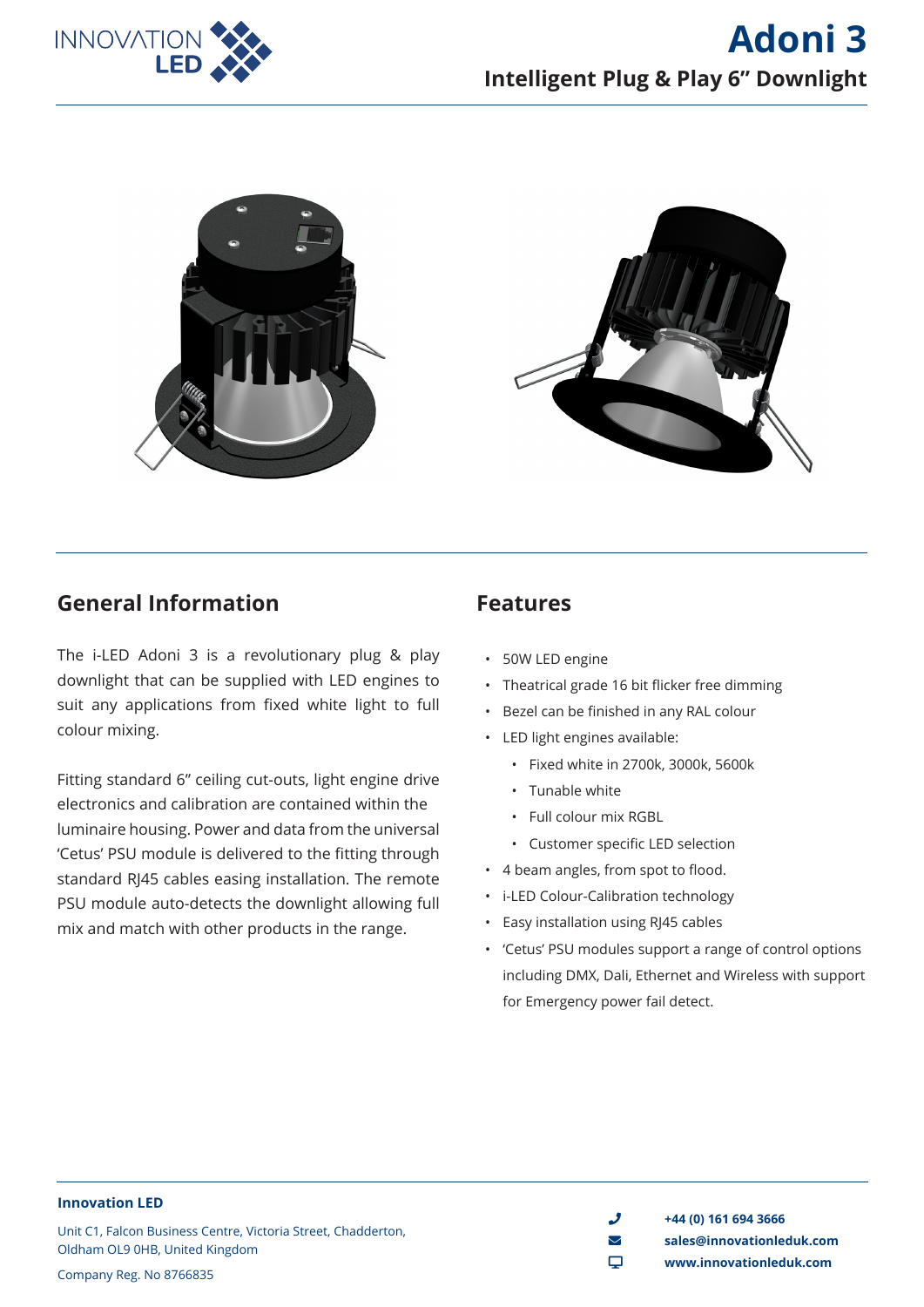

# **Specifications**

#### **Illumination Source**

| <b>LED Details</b>                          | Nichia / Custom colour COB depending<br>on configuration                                                     |
|---------------------------------------------|--------------------------------------------------------------------------------------------------------------|
| <b>L70 Rating</b>                           | 50,000 hours                                                                                                 |
| Colour                                      |                                                                                                              |
| <b>Colours available</b>                    | 2700K, 3200K, 5600K (Fixed white)<br>3200K->5600K (Tuneable white)<br>Red-Green-Blue-Lime (Colour)<br>Custom |
| Colour<br>temperature range                 | 2700K to 5600K (Tuneable white)<br>2700K to 6500K (Full colour<br>configuration)                             |
| Calibration                                 | Yes for colour variants                                                                                      |
| <b>Special Colour</b><br><b>Features</b>    | N/A                                                                                                          |
| <b>Optical</b>                              |                                                                                                              |
| Beam angle range                            | 10, 30, 45 degree (FWHM) with silver<br>reflector<br>70 degree (FWHM) with diffuse white<br>reflector        |
| <b>Aperture Size</b>                        | 120mm                                                                                                        |
| Gobo gate size                              | N/A                                                                                                          |
| <b>LED Flicker control</b>                  | PWM Frequency adjustable via PSU                                                                             |
| <b>Dimming</b>                              | 16 bit high frequency PWM with<br>tungsten emulation                                                         |
| Control                                     |                                                                                                              |
| <b>Input Method</b>                         | Combined power and data via RJ45<br>connector                                                                |
| <b>Protocols</b>                            | DMX, Dali, ArtNet via 'Cetus' Power<br>supply                                                                |
| <b>Modes (Channel</b><br><b>Footprints)</b> | Various 8 and 16 bit. See PSU data for<br>full details (-P option)                                           |
| <b>RDM</b> control                          | Yes                                                                                                          |
|                                             |                                                                                                              |

| <b>User Interface Type</b>              | N/A                                                        |
|-----------------------------------------|------------------------------------------------------------|
| <b>Onboard presets</b>                  | No                                                         |
| Onboard<br>sequences                    | <b>No</b>                                                  |
| <b>Onboard effects</b>                  | No                                                         |
| <b>Electrical</b>                       |                                                            |
| Power                                   | External 'Cetus' power supply required                     |
| Requirement                             |                                                            |
| Input method                            | RJ45 Connector                                             |
| <b>Voltage Range</b>                    | 48V typical                                                |
| <b>Inrush</b>                           | N/A                                                        |
| Wattage                                 | 50W                                                        |
| <b>Current Draw</b>                     | 1A typical                                                 |
| <b>Thermal</b>                          |                                                            |
| <b>Ambient Operating</b><br><b>Temp</b> | 0 to 40 degrees C ambient                                  |
| <b>Cooling method</b>                   | Ultra-quite thermostatic cooler                            |
|                                         | integrated into fitting                                    |
| <b>Physical</b>                         |                                                            |
| <b>Materials</b>                        | Powder coated steel and aluminium                          |
| <b>Colour options</b>                   | Black, White, Custom                                       |
| <b>Mounting Options</b>                 | 152mm (6") ceiling cut out, secured by<br>mechanical clamp |
|                                         | Mounting thickness 1->15mm                                 |
| <b>IP Rating</b>                        | $IP-20$                                                    |
| Weight                                  | 540g                                                       |
| <b>Included</b>                         | N/A                                                        |
| accessories                             |                                                            |
| <b>Notes</b>                            | N/A                                                        |
| General                                 |                                                            |
| <b>Approvals</b>                        | CE                                                         |
| <b>Shipping method</b>                  | Carton                                                     |

#### **Innovation LED**

Unit C1, Falcon Business Centre, Victoria Street, Chadderton, Oldham OL9 0HB, United Kingdom Company Reg. No 8766835

 $\bigcup$  +44 (0) 161 694 3666

envelope **sales@innovationleduk.com**

desktop **www.innovationleduk.com**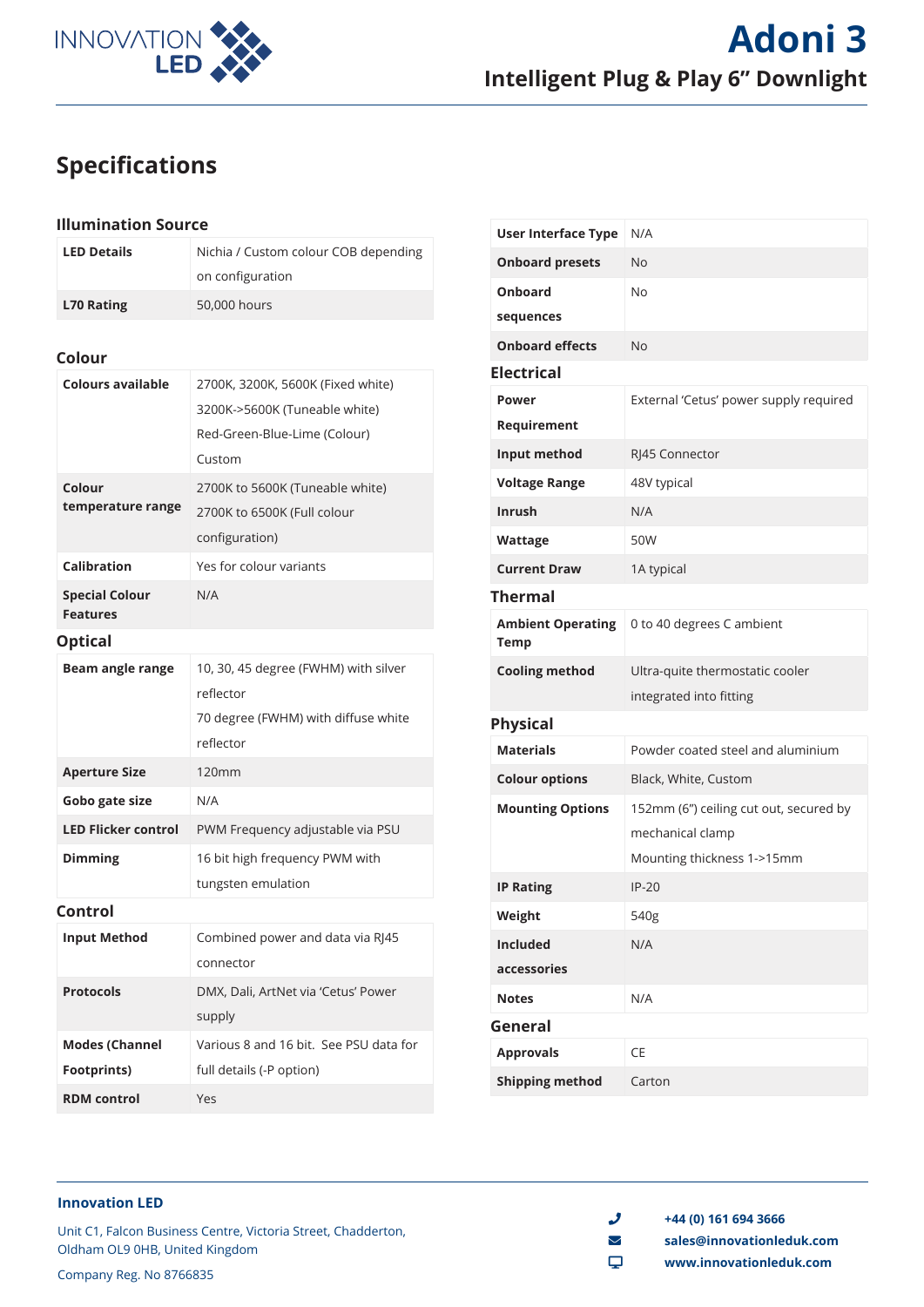

# **Adoni 3 Intelligent Plug & Play 6" Downlight**

# **Physical Dimensions**



#### **Innovation LED**

Unit C1, Falcon Business Centre, Victoria Street, Chadderton, Oldham OL9 0HB, United Kingdom

 $\frac{1}{2}$  +44 (0) 161 694 3666 envelope **sales@innovationleduk.com**

desktop **www.innovationleduk.com**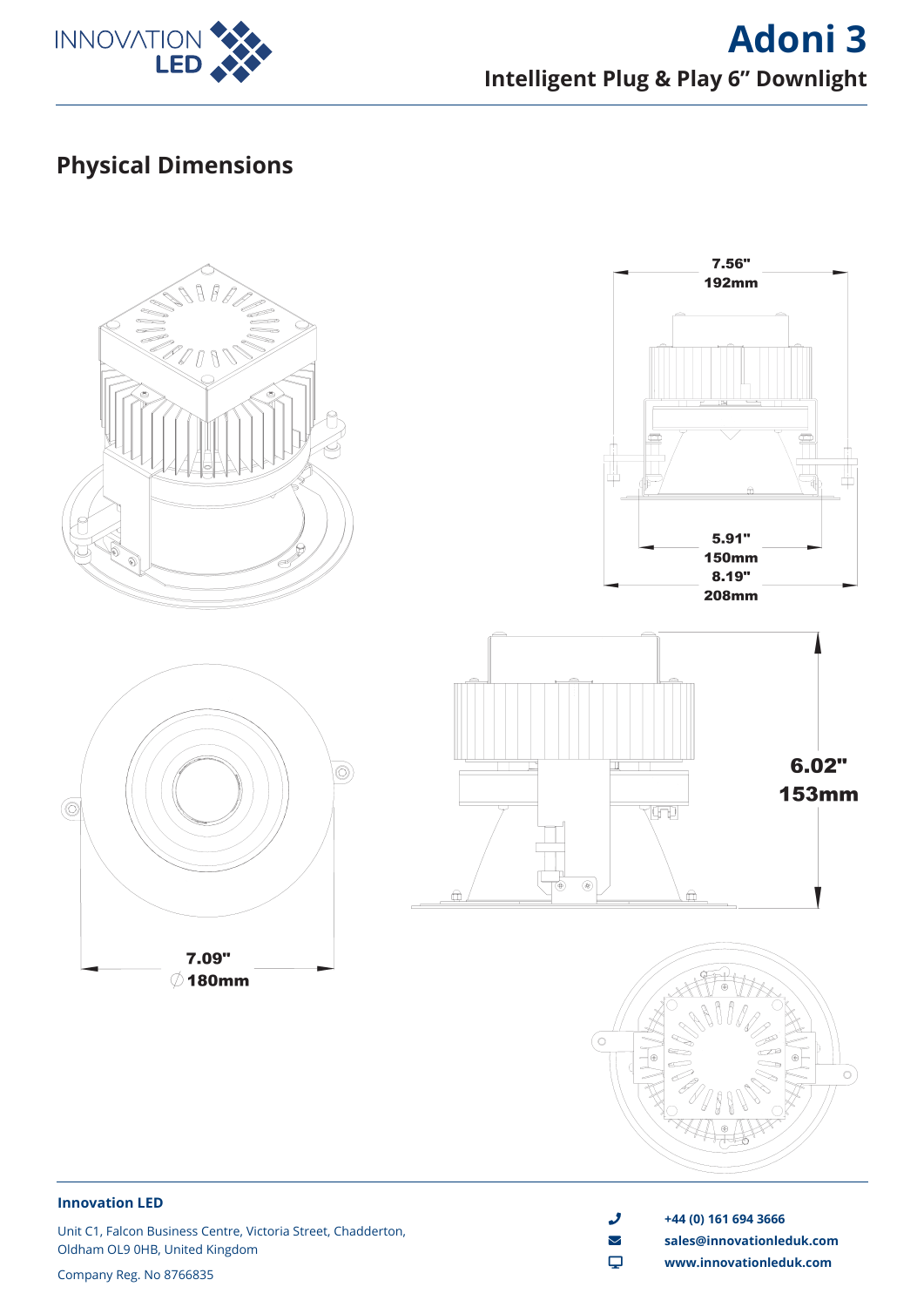

# **Photometrics**

Please contact the factory, sales@innovationleduk.com or +44 (0) 161 694 3666.

# **Colour Gamut**

Please contact the factory, sales@innovationleduk.com or +44 (0) 161 694 3666.

#### **Innovation LED**

Unit C1, Falcon Business Centre, Victoria Street, Chadderton, Oldham OL9 0HB, United Kingdom

Company Reg. No 8766835

 $\frac{1}{2}$  +44 (0) 161 694 3666

- envelope **sales@innovationleduk.com**
- desktop **www.innovationleduk.com**